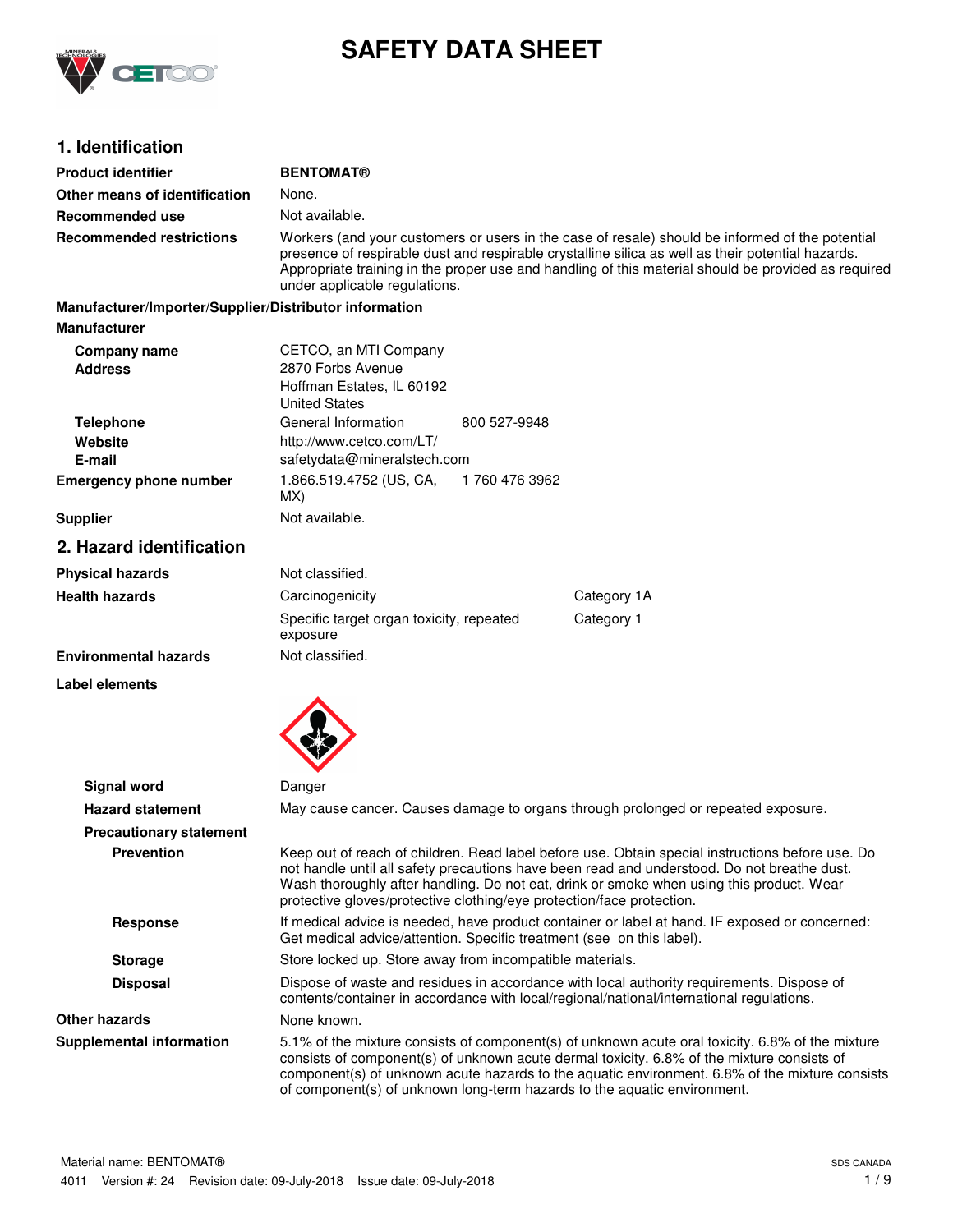# **3. Composition/information on ingredients**

## **Mixtures**

| <b>Chemical name</b>                                                                                                                                                                              | Common name and synonyms                                                                                                                                                                                                                                                                                                                                                                                                                                                                  | <b>CAS number</b> | %          |
|---------------------------------------------------------------------------------------------------------------------------------------------------------------------------------------------------|-------------------------------------------------------------------------------------------------------------------------------------------------------------------------------------------------------------------------------------------------------------------------------------------------------------------------------------------------------------------------------------------------------------------------------------------------------------------------------------------|-------------------|------------|
| SILICA, CRYSTALLINE, QUARTZ                                                                                                                                                                       |                                                                                                                                                                                                                                                                                                                                                                                                                                                                                           | 14808-60-7        | $5 - 10$   |
| SILICA, CRYSTALLINE,<br><b>CRISTOBALITE</b>                                                                                                                                                       |                                                                                                                                                                                                                                                                                                                                                                                                                                                                                           | 14464-46-1        | $1 - < 3$  |
| Other components below reportable levels                                                                                                                                                          |                                                                                                                                                                                                                                                                                                                                                                                                                                                                                           |                   | $90 - 100$ |
| DSD: Directive 67/548/EEC.<br>CLP: Regulation No. 1272/2008.<br>M: M-factor<br>PBT: persistent, bioaccumulative and toxic substance.<br>vPvB: very persistent and very bioaccumulative substance. | #: This substance has been assigned Community workplace exposure limit(s).<br>All concentrations are in percent by weight unless ingredient is a gas. Gas concentrations are in percent by volume. *Designates that                                                                                                                                                                                                                                                                       |                   |            |
|                                                                                                                                                                                                   | a specific chemical identity and/or percentage of composition has been withheld as a trade secret.                                                                                                                                                                                                                                                                                                                                                                                        |                   |            |
| <b>Composition comments</b>                                                                                                                                                                       | Occupational Exposure Limits for constituents are listed in Section 8. This product contains<br>naturally occurring crystalline silica (not listed in Annex I of Directive 67/548/EEC) in quantities less<br>than $6\%$ .                                                                                                                                                                                                                                                                 |                   |            |
| 4. First-aid measures                                                                                                                                                                             |                                                                                                                                                                                                                                                                                                                                                                                                                                                                                           |                   |            |
| <b>Inhalation</b>                                                                                                                                                                                 | Move to fresh air. If symptoms are experienced, remove source of contamination or move victim to<br>fresh air. Oxygen or artificial respiration if needed. Do not use mouth-to-mouth method if victim<br>inhaled the substance. Induce artificial respiration with the aid of a pocket mask equipped with a<br>one-way valve or other proper respiratory medical device. Call a physician if symptoms develop or<br>persist.                                                              |                   |            |
| <b>Skin contact</b>                                                                                                                                                                               | Remove and isolate contaminated clothing and shoes. For minor skin contact, avoid spreading<br>material on unaffected skin.                                                                                                                                                                                                                                                                                                                                                               |                   |            |
| Eye contact                                                                                                                                                                                       | Immediately flush eyes with plenty of water for at least 15 minutes. Continue rinsing. Get medical<br>attention immediately.                                                                                                                                                                                                                                                                                                                                                              |                   |            |
| Ingestion                                                                                                                                                                                         | Rinse mouth thoroughly. If ingestion of a large amount does occur, call a poison control center<br>immediately. Do not induce vomiting without advice from poison control center. If vomiting occurs,<br>keep head low so that stomach content doesn't get into the lungs. Do not use mouth-to-mouth<br>method if victim ingested the substance. Induce artificial respiration with the aid of a pocket mask<br>equipped with a one-way valve or other proper respiratory medical device. |                   |            |
| <b>Most important</b><br>symptoms/effects, acute and<br>delayed                                                                                                                                   | Direct contact with eyes may cause temporary irritation. Prolonged exposure may cause chronic<br>effects.                                                                                                                                                                                                                                                                                                                                                                                 |                   |            |
| Indication of immediate<br>medical attention and special<br>treatment needed                                                                                                                      | Provide general supportive measures and treat symptomatically. Keep victim under observation.<br>Symptoms may be delayed.                                                                                                                                                                                                                                                                                                                                                                 |                   |            |
| <b>General information</b>                                                                                                                                                                        | IF exposed or concerned: Get medical advice/attention. If you feel unwell, seek medical advice<br>(show the label where possible). Ensure that medical personnel are aware of the material(s)<br>involved, and take precautions to protect themselves. Show this safety data sheet to the doctor in<br>attendance.                                                                                                                                                                        |                   |            |
| 5. Fire-fighting measures                                                                                                                                                                         |                                                                                                                                                                                                                                                                                                                                                                                                                                                                                           |                   |            |
| Suitable extinguishing media                                                                                                                                                                      | Dry chemical, CO2, water spray or regular foam. Use any media suitable for the surrounding fires.                                                                                                                                                                                                                                                                                                                                                                                         |                   |            |
| <b>Unsuitable extinguishing</b><br>media                                                                                                                                                          | None known.                                                                                                                                                                                                                                                                                                                                                                                                                                                                               |                   |            |
| Specific hazards arising from<br>the chemical                                                                                                                                                     | During fire, gases hazardous to health may be formed.                                                                                                                                                                                                                                                                                                                                                                                                                                     |                   |            |
| Special protective equipment<br>and precautions for firefighters                                                                                                                                  | As in any fire, wear self-contained breathing apparatus pressure-demand, MSHA/NIOSH<br>(approved or equivalent) and full protective gear.                                                                                                                                                                                                                                                                                                                                                 |                   |            |
| <b>Fire fighting</b><br>equipment/instructions                                                                                                                                                    | Use water spray to cool unopened containers.                                                                                                                                                                                                                                                                                                                                                                                                                                              |                   |            |
| <b>Specific methods</b>                                                                                                                                                                           | Use standard firefighting procedures and consider the hazards of other involved materials.                                                                                                                                                                                                                                                                                                                                                                                                |                   |            |
| <b>General fire hazards</b>                                                                                                                                                                       | Not a fire hazard. No unusual fire or explosion hazards noted.                                                                                                                                                                                                                                                                                                                                                                                                                            |                   |            |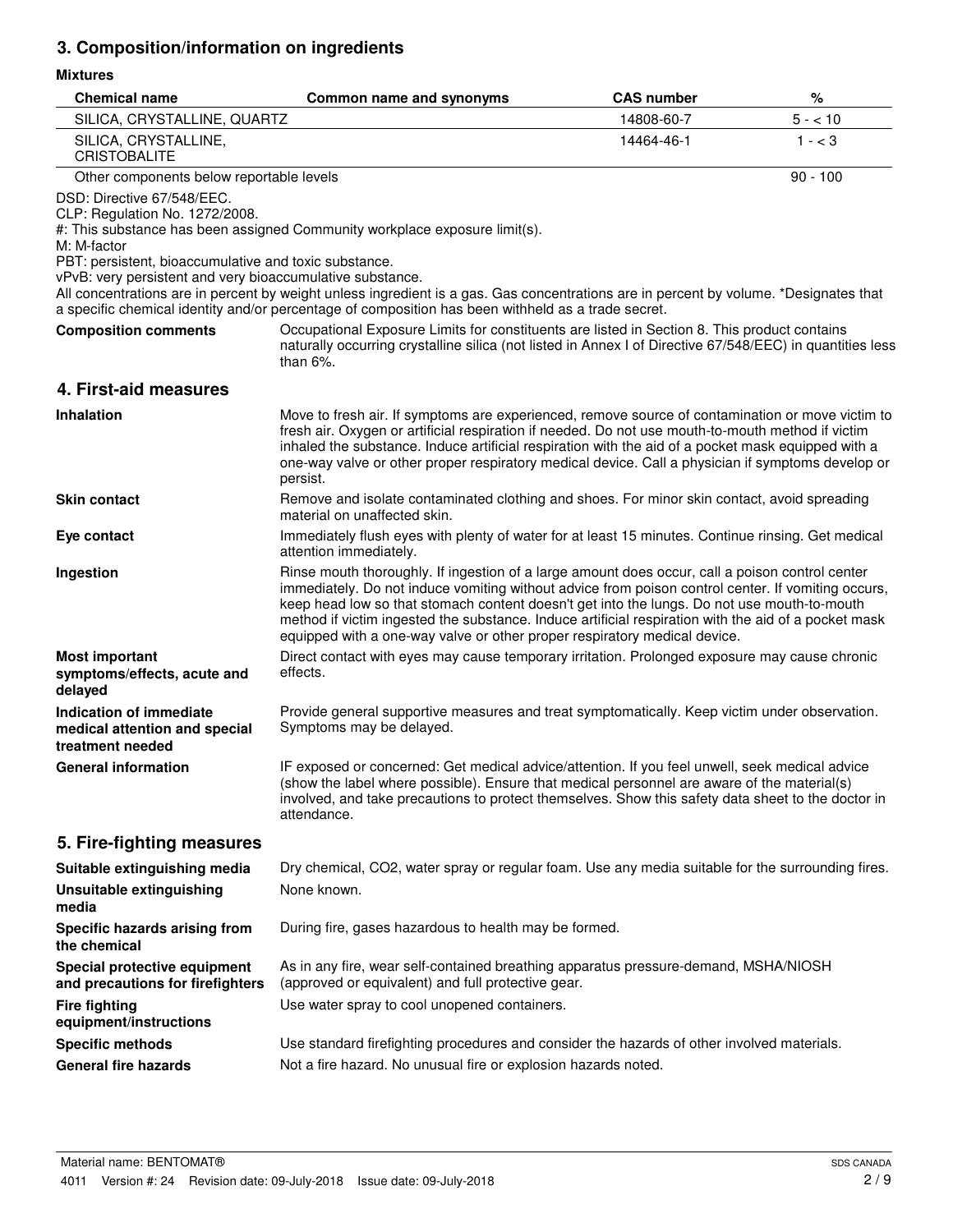## **6. Accidental release measures**

| Personal precautions,<br>protective equipment and<br>emergency procedures | Keep unnecessary personnel away. Keep people away from and upwind of spill/leak. Wear<br>appropriate protective equipment and clothing during clean-up. Wear a dust mask if dust is<br>generated above exposure limits. Do not touch damaged containers or spilled material unless<br>wearing appropriate protective clothing. Ensure adequate ventilation. Local authorities should be<br>advised if significant spillages cannot be contained. For personal protection, see section 8 of the<br>SDS.                                                                                                      |
|---------------------------------------------------------------------------|-------------------------------------------------------------------------------------------------------------------------------------------------------------------------------------------------------------------------------------------------------------------------------------------------------------------------------------------------------------------------------------------------------------------------------------------------------------------------------------------------------------------------------------------------------------------------------------------------------------|
| Methods and materials for<br>containment and cleaning up                  | Avoid the generation of dusts during clean-up. This product is miscible in water. Collect dust or<br>particulates using a vacuum cleaner with a HEPA filter. Stop the flow of material, if this is without<br>risk. Following product recovery, flush area with water. Put material in suitable, covered, labeled<br>containers. For waste disposal, see section 13 of the SDS. None necessary. Reduce airborne dust<br>and prevent scattering by moistening with water.                                                                                                                                    |
| <b>Environmental precautions</b>                                          | Avoid discharge into drains, water courses or onto the ground.                                                                                                                                                                                                                                                                                                                                                                                                                                                                                                                                              |
| 7. Handling and storage                                                   |                                                                                                                                                                                                                                                                                                                                                                                                                                                                                                                                                                                                             |
| Precautions for safe handling                                             | Obtain special instructions before use. Do not handle until all safety precautions have been read<br>and understood. Keep formation of airborne dusts to a minimum. Provide appropriate exhaust<br>ventilation at places where dust is formed. Do not breathe dust. Avoid prolonged exposure. When<br>using, do not eat, drink or smoke. Should be handled in closed systems, if possible. In case of<br>insufficient ventilation, wear suitable respiratory equipment. Wear appropriate personal protective<br>equipment. Wash hands thoroughly after handling. Observe good industrial hygiene practices. |
| Conditions for safe storage,<br>including any incompatibilities           | Store locked up. No special restrictions on storage with other products. Store in original tightly<br>closed container. No special storage conditions required. Guard against dust accumulation of this<br>material. Keep out of the reach of children. Store away from incompatible materials (see Section<br>10 of the SDS).                                                                                                                                                                                                                                                                              |

# **8. Exposure controls/personal protection**

| <b>US. ACGIH Threshold Limit Values</b>                                       |            |                         |                       |
|-------------------------------------------------------------------------------|------------|-------------------------|-----------------------|
| <b>Components</b>                                                             | Type       | Value                   | <b>Form</b>           |
| SILICA, CRYSTALLINE,<br><b>CRISTOBALITE (CAS</b><br>14464-46-1)               | <b>TWA</b> | $0.025$ mg/m3           | Respirable fraction.  |
| SILICA, CRYSTALLINE,<br>QUARTZ (CAS 14808-60-7)                               | <b>TWA</b> | $0.025 \,\mathrm{mg/m}$ | Respirable fraction.  |
| Canada. Alberta OELs (Occupational Health & Safety Code, Schedule 1, Table 2) |            |                         |                       |
| <b>Components</b>                                                             | Type       | Value                   | <b>Form</b>           |
| SILICA, CRYSTALLINE,<br>CRISTOBALITE (CAS<br>14464-46-1)                      | <b>TWA</b> | $0.025$ mg/m3           | Respirable.           |
|                                                                               |            | $0.025$ mg/m3           | Respirable particles. |
| SILICA, CRYSTALLINE,<br>QUARTZ (CAS 14808-60-7)                               | TWA        | $0.025 \,\mathrm{mg/m}$ | Respirable particles. |
| <b>Constituents</b>                                                           | Type       | Value                   | Form                  |
| <b>TRADE SECRET</b>                                                           | <b>TWA</b> | $3 \text{ mg/m}$        | Respirable particles. |
|                                                                               |            | 10 $mg/m3$              | Total particulate.    |

| <b>Components</b>                                        | <b>Type</b> | Value                   | Form                 |
|----------------------------------------------------------|-------------|-------------------------|----------------------|
| SILICA, CRYSTALLINE,<br>CRISTOBALITE (CAS<br>14464-46-1) | TWA         | $0.025 \,\mathrm{mg/m}$ | Respirable fraction. |
| SILICA, CRYSTALLINE,<br>QUARTZ (CAS 14808-60-7)          | TWA         | $0.025 \text{ mg/m}$ 3  | Respirable fraction. |
| <b>Constituents</b>                                      | Type        | Value                   | Form                 |
| <b>TRADE SECRET</b>                                      | <b>TWA</b>  | $3 \text{ mg/m}$        | Respirable fraction. |
|                                                          |             | 10 $mg/m3$              | Total dust.          |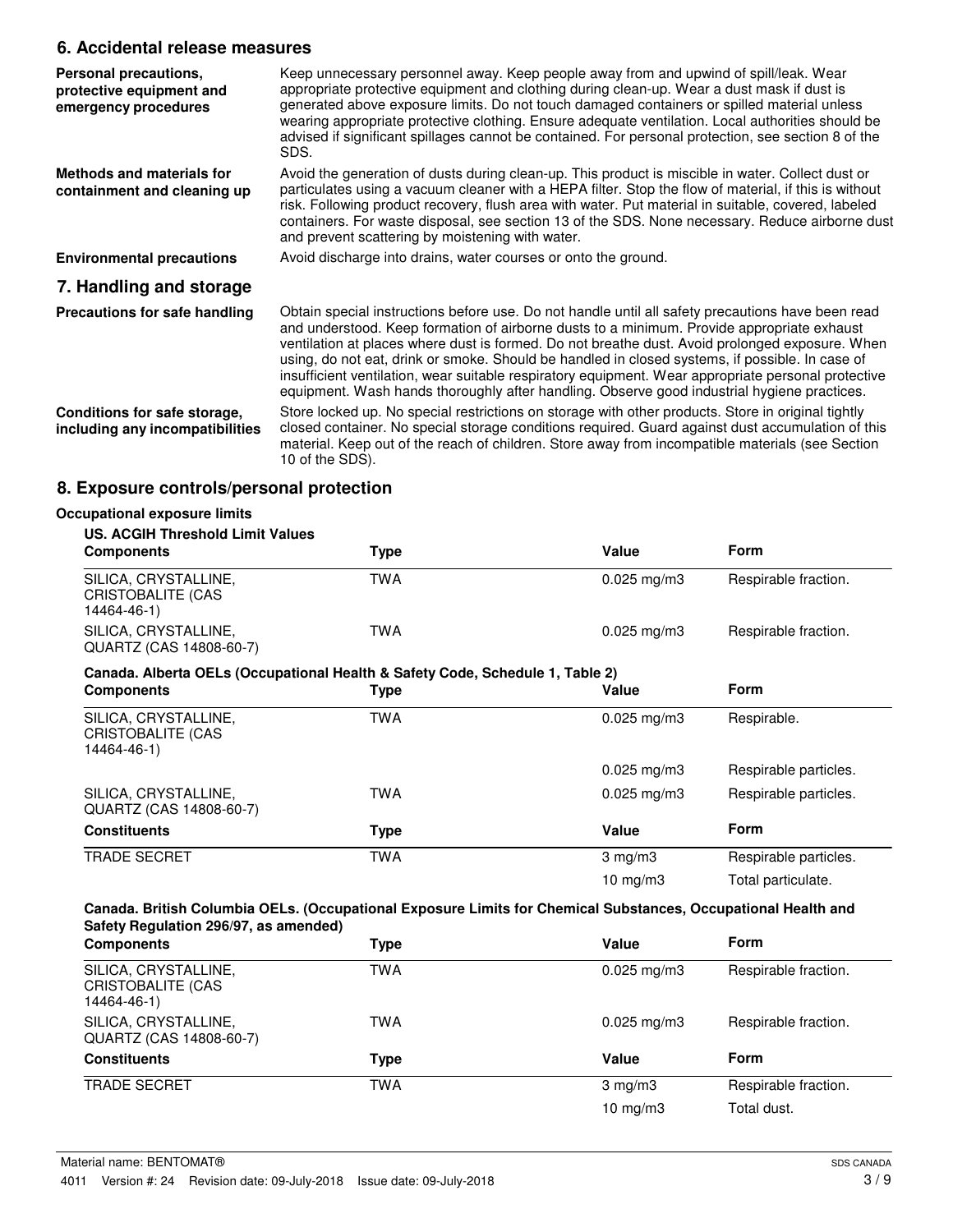| SILICA, CRYSTALLINE,                                            | <b>Type</b>                                                                                                                                                                                                                                                                                                                                                                                                                                                                                                                                                                                                                                                                                                                                                  | Value           | <b>Form</b>          |
|-----------------------------------------------------------------|--------------------------------------------------------------------------------------------------------------------------------------------------------------------------------------------------------------------------------------------------------------------------------------------------------------------------------------------------------------------------------------------------------------------------------------------------------------------------------------------------------------------------------------------------------------------------------------------------------------------------------------------------------------------------------------------------------------------------------------------------------------|-----------------|----------------------|
| CRISTOBALITE (CAS<br>14464-46-1)                                | <b>TWA</b>                                                                                                                                                                                                                                                                                                                                                                                                                                                                                                                                                                                                                                                                                                                                                   | $0.025$ mg/m3   | Respirable fraction. |
| SILICA, CRYSTALLINE,<br>QUARTZ (CAS 14808-60-7)                 | <b>TWA</b>                                                                                                                                                                                                                                                                                                                                                                                                                                                                                                                                                                                                                                                                                                                                                   | $0.025$ mg/m3   | Respirable fraction. |
| <b>Components</b>                                               | Canada. Ontario OELs. (Control of Exposure to Biological or Chemical Agents)<br><b>Type</b>                                                                                                                                                                                                                                                                                                                                                                                                                                                                                                                                                                                                                                                                  | Value           | <b>Form</b>          |
| SILICA, CRYSTALLINE,<br><b>CRISTOBALITE (CAS</b><br>14464-46-1) | <b>TWA</b>                                                                                                                                                                                                                                                                                                                                                                                                                                                                                                                                                                                                                                                                                                                                                   | $0.05$ mg/m $3$ | Respirable fraction. |
| SILICA, CRYSTALLINE,<br>QUARTZ (CAS 14808-60-7)                 | <b>TWA</b>                                                                                                                                                                                                                                                                                                                                                                                                                                                                                                                                                                                                                                                                                                                                                   | $0.1$ mg/m $3$  | Respirable fraction. |
| <b>Constituents</b>                                             | <b>Type</b>                                                                                                                                                                                                                                                                                                                                                                                                                                                                                                                                                                                                                                                                                                                                                  | Value           | <b>Form</b>          |
| <b>TRADE SECRET</b>                                             | <b>TWA</b>                                                                                                                                                                                                                                                                                                                                                                                                                                                                                                                                                                                                                                                                                                                                                   | $3$ mg/m $3$    | Respirable fraction. |
|                                                                 |                                                                                                                                                                                                                                                                                                                                                                                                                                                                                                                                                                                                                                                                                                                                                              | $10$ mg/m $3$   | Inhalable fraction.  |
| <b>Components</b>                                               | Canada. Quebec OELs. (Ministry of Labor - Regulation respecting occupational health and safety)<br><b>Type</b>                                                                                                                                                                                                                                                                                                                                                                                                                                                                                                                                                                                                                                               | Value           | Form                 |
| SILICA, CRYSTALLINE,<br><b>CRISTOBALITE (CAS</b><br>14464-46-1) | <b>TWA</b>                                                                                                                                                                                                                                                                                                                                                                                                                                                                                                                                                                                                                                                                                                                                                   | $0.05$ mg/m $3$ | Respirable dust.     |
| SILICA, CRYSTALLINE,<br>QUARTZ (CAS 14808-60-7)                 | <b>TWA</b>                                                                                                                                                                                                                                                                                                                                                                                                                                                                                                                                                                                                                                                                                                                                                   | $0.1$ mg/m $3$  | Respirable dust.     |
| <b>Constituents</b>                                             | <b>Type</b>                                                                                                                                                                                                                                                                                                                                                                                                                                                                                                                                                                                                                                                                                                                                                  | Value           | <b>Form</b>          |
| TRADE SECRET                                                    | <b>TWA</b>                                                                                                                                                                                                                                                                                                                                                                                                                                                                                                                                                                                                                                                                                                                                                   | $10$ mg/m $3$   | Total dust.          |
| <b>Components</b>                                               | Canada. Saskatchewan OELs (Occupational Health and Safety Regulations, 1996, Table 21)<br><b>Type</b>                                                                                                                                                                                                                                                                                                                                                                                                                                                                                                                                                                                                                                                        | Value           | <b>Form</b>          |
| SILICA, CRYSTALLINE,<br><b>CRISTOBALITE (CAS</b><br>14464-46-1) | 15 minute                                                                                                                                                                                                                                                                                                                                                                                                                                                                                                                                                                                                                                                                                                                                                    | $10$ mg/m $3$   | Inhalable fraction.  |
|                                                                 | 8 hour                                                                                                                                                                                                                                                                                                                                                                                                                                                                                                                                                                                                                                                                                                                                                       | $0.05$ mg/m3    | Respirable fraction. |
|                                                                 | 8 hour                                                                                                                                                                                                                                                                                                                                                                                                                                                                                                                                                                                                                                                                                                                                                       | $0.05$ mg/m $3$ | Respirable fraction. |
| SILICA, CRYSTALLINE,<br>QUARTZ (CAS 14808-60-7)                 |                                                                                                                                                                                                                                                                                                                                                                                                                                                                                                                                                                                                                                                                                                                                                              |                 |                      |
| <b>Constituents</b>                                             | <b>Type</b>                                                                                                                                                                                                                                                                                                                                                                                                                                                                                                                                                                                                                                                                                                                                                  | Value           | Form                 |
| <b>TRADE SECRET</b>                                             | 15 minute                                                                                                                                                                                                                                                                                                                                                                                                                                                                                                                                                                                                                                                                                                                                                    | $6$ mg/m $3$    | Respirable fraction. |
|                                                                 |                                                                                                                                                                                                                                                                                                                                                                                                                                                                                                                                                                                                                                                                                                                                                              | 20 mg/m3        | Inhalable fraction.  |
|                                                                 | 8 hour                                                                                                                                                                                                                                                                                                                                                                                                                                                                                                                                                                                                                                                                                                                                                       | $3$ mg/m $3$    | Respirable fraction. |
|                                                                 |                                                                                                                                                                                                                                                                                                                                                                                                                                                                                                                                                                                                                                                                                                                                                              | 10 $mg/m3$      | Inhalable fraction.  |
|                                                                 |                                                                                                                                                                                                                                                                                                                                                                                                                                                                                                                                                                                                                                                                                                                                                              |                 |                      |
| <b>Biological limit values</b><br><b>Exposure guidelines</b>    | No biological exposure limits noted for the ingredient(s).<br>Occupational exposure to nuisance dust (total and respirable) and respirable crystalline silica<br>should be monitored and controlled.                                                                                                                                                                                                                                                                                                                                                                                                                                                                                                                                                         |                 |                      |
| Appropriate engineering<br>controls                             | If engineering measures are not sufficient to maintain concentrations of dust particulates below the<br>OEL, suitable respiratory protection must be worn. Good general ventilation (typically 10 air<br>changes per hour) should be used. Ventilation rates should be matched to conditions. If<br>applicable, use process enclosures, local exhaust ventilation, or other engineering controls to<br>maintain airborne levels below recommended exposure limits. If exposure limits have not been<br>established, maintain airborne levels to an acceptable level. If material is ground, cut, or used in<br>any operation which may generate dusts, use appropriate local exhaust ventilation to keep<br>exposures below the recommended exposure limits. |                 |                      |
|                                                                 | Individual protection measures, such as personal protective equipment                                                                                                                                                                                                                                                                                                                                                                                                                                                                                                                                                                                                                                                                                        |                 |                      |
| Eye/face protection                                             | Wear dust goggles.                                                                                                                                                                                                                                                                                                                                                                                                                                                                                                                                                                                                                                                                                                                                           |                 |                      |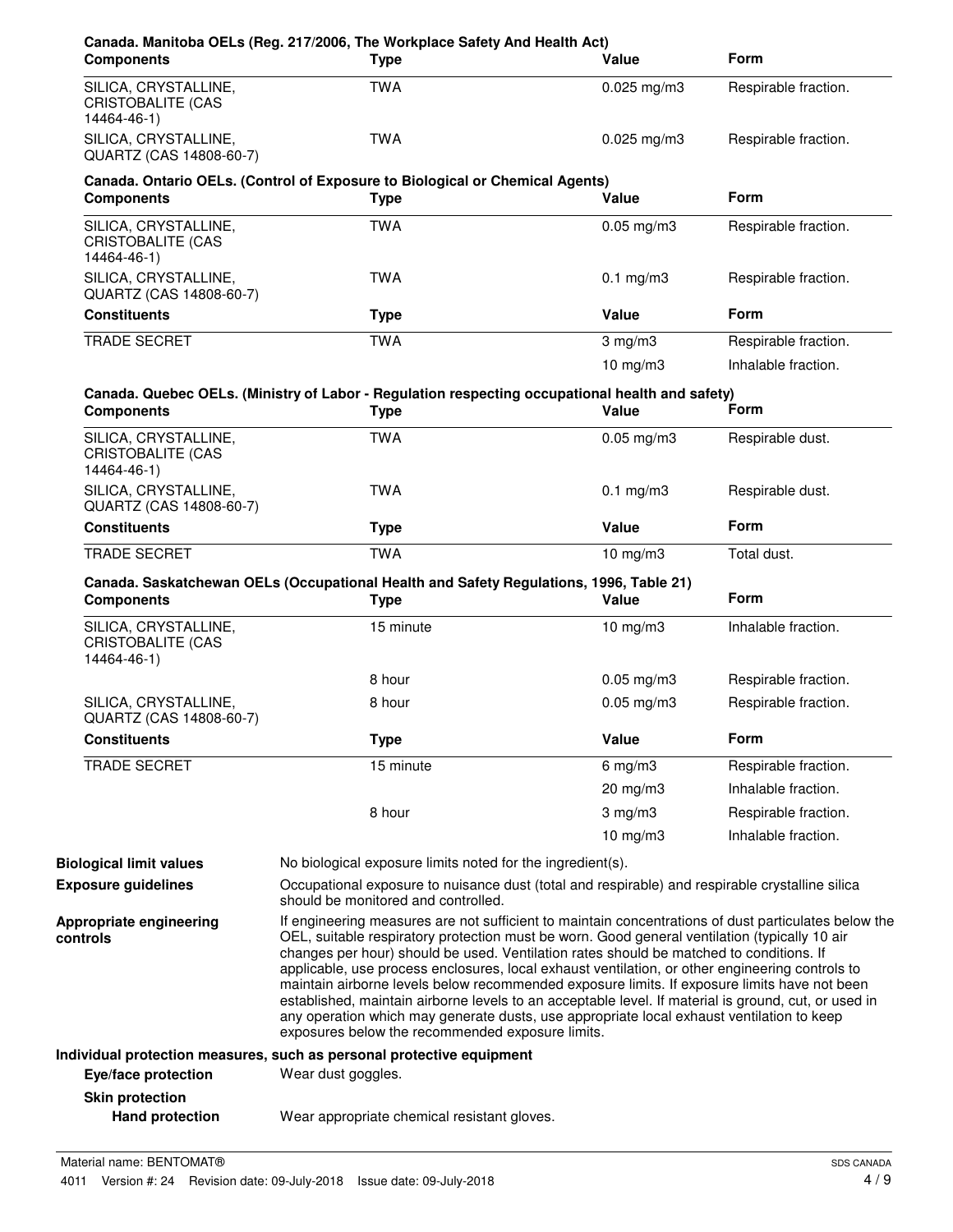| Other                                    | Use of an impervious apron is recommended. No special protective equipment required.                                                                                                                                                                                                                                                                                             |
|------------------------------------------|----------------------------------------------------------------------------------------------------------------------------------------------------------------------------------------------------------------------------------------------------------------------------------------------------------------------------------------------------------------------------------|
| <b>Respiratory protection</b>            | Use a particulate filter respirator for particulate concentrations exceeding the Occupational<br>Exposure Limit.                                                                                                                                                                                                                                                                 |
| <b>Thermal hazards</b>                   | Wear appropriate thermal protective clothing, when necessary.                                                                                                                                                                                                                                                                                                                    |
| <b>General hygiene</b><br>considerations | Observe any medical surveillance requirements. Always observe good personal hygiene<br>measures, such as washing after handling the material and before eating, drinking, and/or<br>smoking. Routinely wash work clothing and protective equipment to remove contaminants. Eye<br>wash fountain is recommended. Use good industrial hygiene practices in handling this material. |

# **9. Physical and chemical properties**

| Appearance                                        | The product consists of bentonite granules between geotextile layers                          |
|---------------------------------------------------|-----------------------------------------------------------------------------------------------|
| <b>Physical state</b>                             | Solid.                                                                                        |
| Form                                              | Solid. Mat or Fabric                                                                          |
| Color                                             | Various.                                                                                      |
| Odor                                              | None.                                                                                         |
| <b>Odor threshold</b>                             | Not available.                                                                                |
| pH                                                | Not available.                                                                                |
| Melting point/freezing point                      | Not available.                                                                                |
| Initial boiling point and boiling<br>range        | Not available.                                                                                |
| <b>Flash point</b>                                | Not flammable                                                                                 |
| <b>Evaporation rate</b>                           | Not available.                                                                                |
| Flammability (solid, gas)                         | Not available.                                                                                |
| Upper/lower flammability or explosive limits      |                                                                                               |
| <b>Flammability limit - lower</b><br>(%)          | Not explosive                                                                                 |
| <b>Flammability limit - upper</b><br>(%)          | Not explosive                                                                                 |
| Explosive limit - lower (%)                       | Not available.                                                                                |
| Explosive limit - upper (%)                       | Not available.                                                                                |
| Vapor pressure                                    | 0.00001 hPa estimated                                                                         |
| Vapor density                                     | Not available.                                                                                |
| <b>Relative density</b>                           | Not available.                                                                                |
| Solubility(ies)                                   |                                                                                               |
| Solubility (water)                                | Negligible                                                                                    |
| <b>Partition coefficient</b><br>(n-octanol/water) | Not available.                                                                                |
| <b>Auto-ignition temperature</b>                  | Not available.                                                                                |
| <b>Decomposition temperature</b>                  | Not available.                                                                                |
| <b>Viscosity</b>                                  | Not available.                                                                                |
| <b>Other information</b>                          |                                                                                               |
| <b>Explosive properties</b>                       | Not explosive.                                                                                |
| <b>Oxidizing properties</b>                       | Not oxidizing.                                                                                |
| <b>Percent volatile</b>                           | 0 % estimated                                                                                 |
| 10. Stability and reactivity                      |                                                                                               |
| Reactivity                                        | The product is stable and non-reactive under normal conditions of use, storage and transport. |
| <b>Chemical stability</b>                         | Stable at normal conditions.                                                                  |
| <b>Possibility of hazardous</b><br>reactions      | Will not occur.                                                                               |
| <b>Conditions to avoid</b>                        | Contact with incompatible materials.                                                          |
| Incompatible materials                            | Powerful oxidizers. Chlorine. None known.                                                     |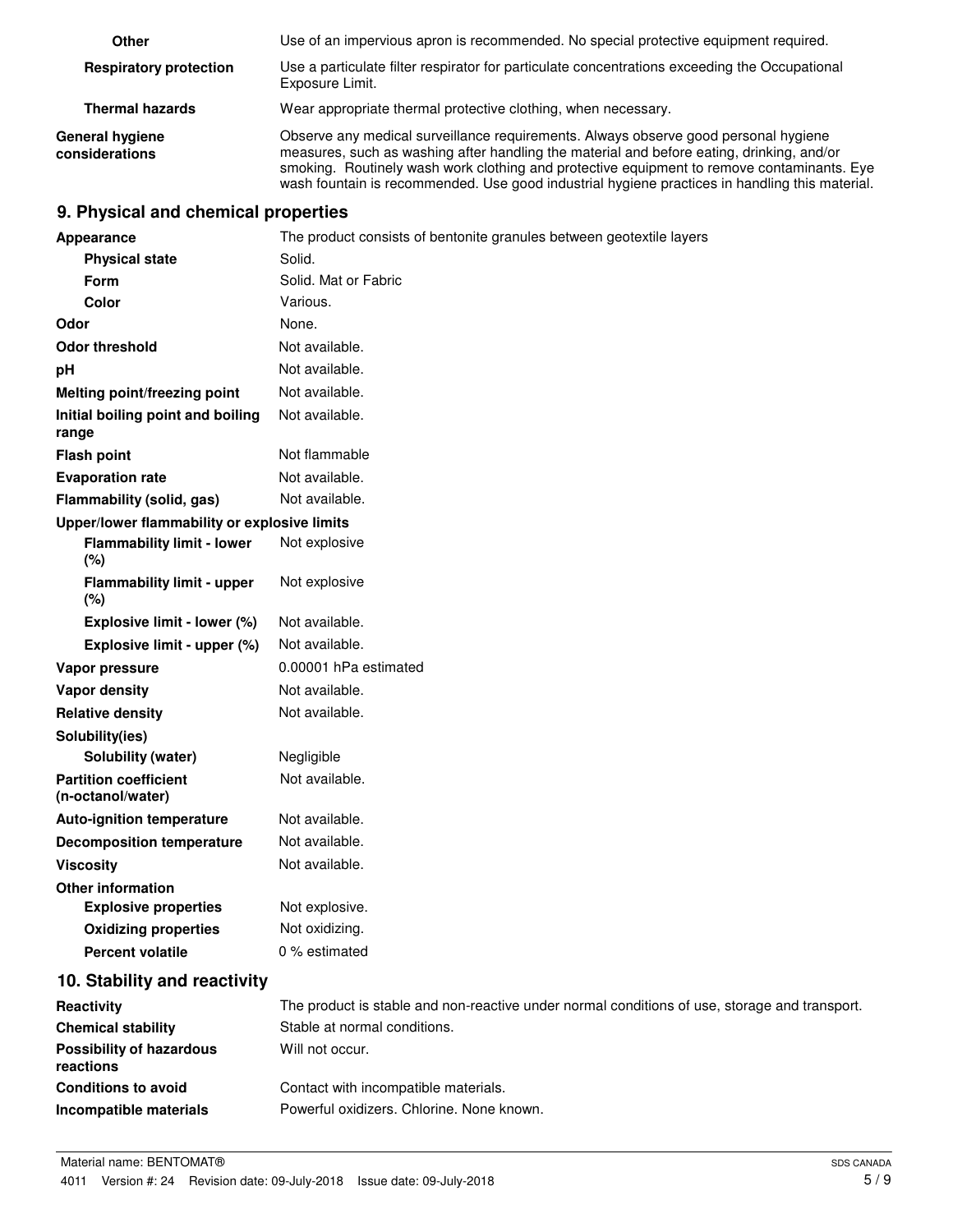# **11. Toxicological information**

| Information on likely routes of exposure                                           |                                                                                                                                                               |
|------------------------------------------------------------------------------------|---------------------------------------------------------------------------------------------------------------------------------------------------------------|
| <b>Inhalation</b>                                                                  | Prolonged inhalation may be harmful.                                                                                                                          |
| <b>Skin contact</b>                                                                | No adverse effects due to skin contact are expected.                                                                                                          |
| Eye contact                                                                        | Direct contact with eyes may cause temporary irritation.                                                                                                      |
| Ingestion                                                                          | May cause discomfort if swallowed. Expected to be a low ingestion hazard. However, ingestion is<br>not likely to be a primary route of occupational exposure. |
| Symptoms related to the<br>physical, chemical and<br>toxicological characteristics | Direct contact with eyes may cause temporary irritation. Exposure may cause temporary irritation,<br>redness, or discomfort.                                  |
| Information on toxicological effects                                               |                                                                                                                                                               |

| <b>Acute toxicity</b>                                   | Not known.                                                                                                                                                                                                                                                                                                                                                                                                                                                                                                                                                                                                                                                                                                                                                                                                                                                                                                                                                                                                                                                                                                                                                                                                                                                                                                                                                                                                                                                                                                                                                                                         |                                                                                                  |
|---------------------------------------------------------|----------------------------------------------------------------------------------------------------------------------------------------------------------------------------------------------------------------------------------------------------------------------------------------------------------------------------------------------------------------------------------------------------------------------------------------------------------------------------------------------------------------------------------------------------------------------------------------------------------------------------------------------------------------------------------------------------------------------------------------------------------------------------------------------------------------------------------------------------------------------------------------------------------------------------------------------------------------------------------------------------------------------------------------------------------------------------------------------------------------------------------------------------------------------------------------------------------------------------------------------------------------------------------------------------------------------------------------------------------------------------------------------------------------------------------------------------------------------------------------------------------------------------------------------------------------------------------------------------|--------------------------------------------------------------------------------------------------|
| <b>Components</b>                                       | <b>Species</b>                                                                                                                                                                                                                                                                                                                                                                                                                                                                                                                                                                                                                                                                                                                                                                                                                                                                                                                                                                                                                                                                                                                                                                                                                                                                                                                                                                                                                                                                                                                                                                                     | <b>Test Results</b>                                                                              |
| SILICA, CRYSTALLINE, CRISTOBALITE (CAS 14464-46-1)      |                                                                                                                                                                                                                                                                                                                                                                                                                                                                                                                                                                                                                                                                                                                                                                                                                                                                                                                                                                                                                                                                                                                                                                                                                                                                                                                                                                                                                                                                                                                                                                                                    |                                                                                                  |
| Acute                                                   |                                                                                                                                                                                                                                                                                                                                                                                                                                                                                                                                                                                                                                                                                                                                                                                                                                                                                                                                                                                                                                                                                                                                                                                                                                                                                                                                                                                                                                                                                                                                                                                                    |                                                                                                  |
| Oral                                                    |                                                                                                                                                                                                                                                                                                                                                                                                                                                                                                                                                                                                                                                                                                                                                                                                                                                                                                                                                                                                                                                                                                                                                                                                                                                                                                                                                                                                                                                                                                                                                                                                    |                                                                                                  |
| LD50                                                    | Rat                                                                                                                                                                                                                                                                                                                                                                                                                                                                                                                                                                                                                                                                                                                                                                                                                                                                                                                                                                                                                                                                                                                                                                                                                                                                                                                                                                                                                                                                                                                                                                                                | > 22500 mg/kg                                                                                    |
| <b>Skin corrosion/irritation</b>                        | Prolonged skin contact may cause temporary irritation.                                                                                                                                                                                                                                                                                                                                                                                                                                                                                                                                                                                                                                                                                                                                                                                                                                                                                                                                                                                                                                                                                                                                                                                                                                                                                                                                                                                                                                                                                                                                             |                                                                                                  |
| Serious eye damage/eye<br><i>irritation</i>             |                                                                                                                                                                                                                                                                                                                                                                                                                                                                                                                                                                                                                                                                                                                                                                                                                                                                                                                                                                                                                                                                                                                                                                                                                                                                                                                                                                                                                                                                                                                                                                                                    | Mild irritant to eyes (according to the modified Kay & Calandra criteria)                        |
| Respiratory or skin sensitization                       |                                                                                                                                                                                                                                                                                                                                                                                                                                                                                                                                                                                                                                                                                                                                                                                                                                                                                                                                                                                                                                                                                                                                                                                                                                                                                                                                                                                                                                                                                                                                                                                                    |                                                                                                  |
| Canada - Alberta OELs: Irritant                         |                                                                                                                                                                                                                                                                                                                                                                                                                                                                                                                                                                                                                                                                                                                                                                                                                                                                                                                                                                                                                                                                                                                                                                                                                                                                                                                                                                                                                                                                                                                                                                                                    |                                                                                                  |
| SILICA, CRYSTALLINE, CRISTOBALITE<br>$(CAS 14464-46-1)$ |                                                                                                                                                                                                                                                                                                                                                                                                                                                                                                                                                                                                                                                                                                                                                                                                                                                                                                                                                                                                                                                                                                                                                                                                                                                                                                                                                                                                                                                                                                                                                                                                    | Irritant                                                                                         |
| <b>Respiratory sensitization</b>                        | Not a respiratory sensitizer.                                                                                                                                                                                                                                                                                                                                                                                                                                                                                                                                                                                                                                                                                                                                                                                                                                                                                                                                                                                                                                                                                                                                                                                                                                                                                                                                                                                                                                                                                                                                                                      |                                                                                                  |
| <b>Skin sensitization</b>                               | being a skin irritant.                                                                                                                                                                                                                                                                                                                                                                                                                                                                                                                                                                                                                                                                                                                                                                                                                                                                                                                                                                                                                                                                                                                                                                                                                                                                                                                                                                                                                                                                                                                                                                             | According to the classification criteria of the European Union, the product is not considered as |
| Germ cell mutagenicity                                  | mutagenic or genotoxic.                                                                                                                                                                                                                                                                                                                                                                                                                                                                                                                                                                                                                                                                                                                                                                                                                                                                                                                                                                                                                                                                                                                                                                                                                                                                                                                                                                                                                                                                                                                                                                            | No data available to indicate product or any components present at greater than 0.1% are         |
| Carcinogenicity                                         | In 1997, IARC (the International Agency for Research on Cancer) concluded that crystalline silica<br>inhaled from occupational sources can cause lung cancer in humans. However in making the<br>overall evaluation, IARC noted that "carcinogenicity was not detected in all industrial<br>circumstances studied. Carcinogenicity may be dependent on inherent characteristics of the<br>crystalline silica or on external factors affecting its biological activity or distribution of its<br>polymorphs." (IARC Monographs on the evaluation of the carcinogenic risks of chemicals to<br>humans, Silica, silicates dust and organic fibres, 1997, Vol. 68, IARC, Lyon, France.) In June<br>2003, SCOEL (the EU Scientific Committee on Occupational Exposure Limits) concluded that the<br>main effect in humans of the inhalation of respirable crystalline silica dust is silicosis. "There is<br>sufficient information to conclude that the relative risk of lung cancer is increased in persons with<br>silicosis (and, apparently, not in employees without silicosis exposed to silica dust in quarries and<br>in the ceramic industry). Therefore, preventing the onset of silicosis will also reduce the cancer<br>risk" (SCOEL SUM Doc 94-final, June 2003) According to the current state of the art, worker<br>protection against silicosis can be consistently assured by respecting the existing regulatory<br>occupational exposure limits. May cause cancer. Occupational exposure to respirable dust and<br>respirable crystalline silica should be monitored and controlled. |                                                                                                  |
| <b>ACGIH Carcinogens</b>                                |                                                                                                                                                                                                                                                                                                                                                                                                                                                                                                                                                                                                                                                                                                                                                                                                                                                                                                                                                                                                                                                                                                                                                                                                                                                                                                                                                                                                                                                                                                                                                                                                    |                                                                                                  |
| SILICA, CRYSTALLINE, CRISTOBALITE<br>(CAS 14464-46-1)   |                                                                                                                                                                                                                                                                                                                                                                                                                                                                                                                                                                                                                                                                                                                                                                                                                                                                                                                                                                                                                                                                                                                                                                                                                                                                                                                                                                                                                                                                                                                                                                                                    | A2 Suspected human carcinogen.                                                                   |
| Canada - Alberta OELs: Carcinogen category              | SILICA, CRYSTALLINE, QUARTZ (CAS 14808-60-7)                                                                                                                                                                                                                                                                                                                                                                                                                                                                                                                                                                                                                                                                                                                                                                                                                                                                                                                                                                                                                                                                                                                                                                                                                                                                                                                                                                                                                                                                                                                                                       | A2 Suspected human carcinogen.                                                                   |
| SILICA, CRYSTALLINE, CRISTOBALITE                       |                                                                                                                                                                                                                                                                                                                                                                                                                                                                                                                                                                                                                                                                                                                                                                                                                                                                                                                                                                                                                                                                                                                                                                                                                                                                                                                                                                                                                                                                                                                                                                                                    | Suspected human carcinogen.                                                                      |
| $(CAS 14464-46-1)$                                      | SILICA, CRYSTALLINE, QUARTZ (CAS 14808-60-7)                                                                                                                                                                                                                                                                                                                                                                                                                                                                                                                                                                                                                                                                                                                                                                                                                                                                                                                                                                                                                                                                                                                                                                                                                                                                                                                                                                                                                                                                                                                                                       | Suspected human carcinogen.                                                                      |
| Canada - Manitoba OELs: carcinogenicity                 |                                                                                                                                                                                                                                                                                                                                                                                                                                                                                                                                                                                                                                                                                                                                                                                                                                                                                                                                                                                                                                                                                                                                                                                                                                                                                                                                                                                                                                                                                                                                                                                                    |                                                                                                  |
| SILICA, CRYSTALLINE, CRISTOBALITE                       |                                                                                                                                                                                                                                                                                                                                                                                                                                                                                                                                                                                                                                                                                                                                                                                                                                                                                                                                                                                                                                                                                                                                                                                                                                                                                                                                                                                                                                                                                                                                                                                                    | Suspected human carcinogen.                                                                      |

(CAS 14464-46-1)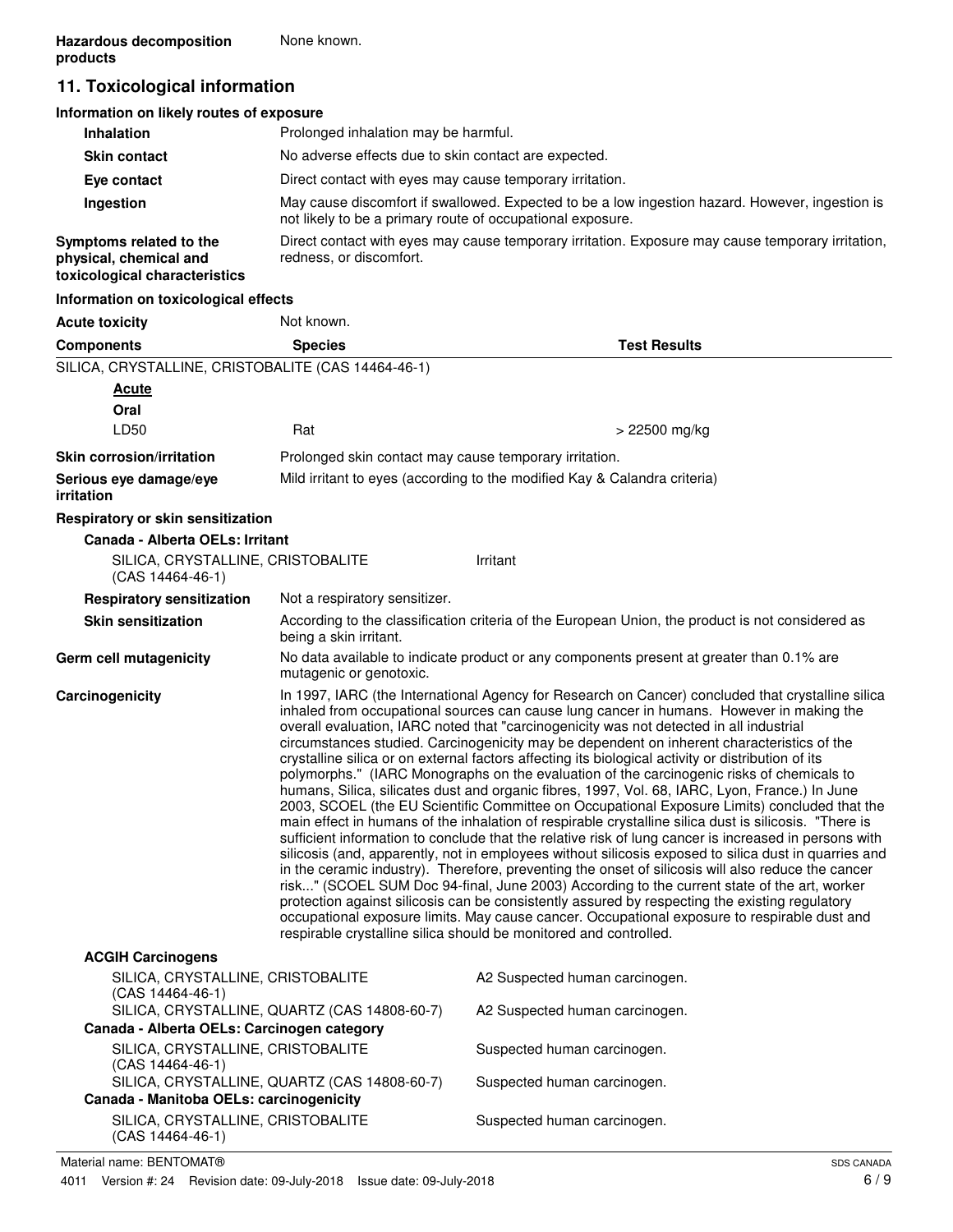| Canada - Quebec OELs: Carcinogen category              | SILICA, CRYSTALLINE, QUARTZ (CAS 14808-60-7)                                                                | Suspected human carcinogen.                                                                                                                                                                                                                                                                                                                                                                                                                                                                                                                                                                                                                                                         |
|--------------------------------------------------------|-------------------------------------------------------------------------------------------------------------|-------------------------------------------------------------------------------------------------------------------------------------------------------------------------------------------------------------------------------------------------------------------------------------------------------------------------------------------------------------------------------------------------------------------------------------------------------------------------------------------------------------------------------------------------------------------------------------------------------------------------------------------------------------------------------------|
| SILICA, CRYSTALLINE, CRISTOBALITE<br>(CAS 14464-46-1)  |                                                                                                             | Detected carcinogenic effect in animals.                                                                                                                                                                                                                                                                                                                                                                                                                                                                                                                                                                                                                                            |
|                                                        | SILICA, CRYSTALLINE, QUARTZ (CAS 14808-60-7)                                                                | Suspected carcinogenic effect in humans.                                                                                                                                                                                                                                                                                                                                                                                                                                                                                                                                                                                                                                            |
| IARC Monographs. Overall Evaluation of Carcinogenicity |                                                                                                             |                                                                                                                                                                                                                                                                                                                                                                                                                                                                                                                                                                                                                                                                                     |
| SILICA, CRYSTALLINE, CRISTOBALITE<br>(CAS 14464-46-1)  |                                                                                                             | 1 Carcinogenic to humans.                                                                                                                                                                                                                                                                                                                                                                                                                                                                                                                                                                                                                                                           |
|                                                        | SILICA, CRYSTALLINE, QUARTZ (CAS 14808-60-7)<br>US. National Toxicology Program (NTP) Report on Carcinogens | 1 Carcinogenic to humans.                                                                                                                                                                                                                                                                                                                                                                                                                                                                                                                                                                                                                                                           |
| SILICA, CRYSTALLINE, CRISTOBALITE<br>(CAS 14464-46-1)  |                                                                                                             | Known To Be Human Carcinogen.                                                                                                                                                                                                                                                                                                                                                                                                                                                                                                                                                                                                                                                       |
|                                                        | SILICA, CRYSTALLINE, QUARTZ (CAS 14808-60-7)                                                                | Reasonably Anticipated to be a Human Carcinogen.<br>Known To Be Human Carcinogen.                                                                                                                                                                                                                                                                                                                                                                                                                                                                                                                                                                                                   |
| <b>Reproductive toxicity</b>                           |                                                                                                             | This product is not expected to cause reproductive or developmental effects.                                                                                                                                                                                                                                                                                                                                                                                                                                                                                                                                                                                                        |
| Specific target organ toxicity -<br>single exposure    | Not classified.                                                                                             |                                                                                                                                                                                                                                                                                                                                                                                                                                                                                                                                                                                                                                                                                     |
| Specific target organ toxicity -<br>repeated exposure  |                                                                                                             | Causes damage to organs through prolonged or repeated exposure.                                                                                                                                                                                                                                                                                                                                                                                                                                                                                                                                                                                                                     |
| <b>Aspiration hazard</b>                               | Not an aspiration hazard.                                                                                   |                                                                                                                                                                                                                                                                                                                                                                                                                                                                                                                                                                                                                                                                                     |
| <b>Chronic effects</b>                                 |                                                                                                             | In 1997, IARC (the International Agency for Research on Cancer) concluded that crystalline silica<br>inhaled from occupational sources can cause lung cancer in humans. However in making the<br>overall evaluation, IARC noted that "carcinogenicity was not detected in all industrial<br>circumstances studied. Carcinogenicity may be dependent on inherent characteristics of the<br>crystalline silica or on external factors affecting its biological activity or distribution of its<br>polymorphs." (IARC Monographs on the evaluation of the carcinogenic risks of chemicals to<br>humans, Silica, silicates dust and organic fibres, 1997, Vol. 68, IARC, Lyon, France.) |
|                                                        | the cancer risk" (SCOEL SUM Doc 94-final, June 2003)                                                        | In June 2003, SCOEL (the EU Scientific Committee on Occupational Exposure Limits) concluded<br>that the main effect in humans of the inhalation of respirable crystalline silica dust is silicosis.<br>"There is sufficient information to conclude that the relative risk of lung cancer is increased in<br>persons with silicosis (and, apparently, not in employees without silicosis exposed to silica dust in<br>quarries and in the ceramic industry). Therefore, preventing the onset of silicosis will also reduce                                                                                                                                                          |
|                                                        | not expected.                                                                                               | According to the current state of the art, worker protection against silicosis can be consistently<br>assured by respecting the existing regulatory occupational exposure limits. Causes damage to<br>organs through prolonged or repeated exposure. Prolonged inhalation may be harmful. Prolonged<br>exposure may cause chronic effects. Some of the components of this product are hazardous in<br>the respirable form. However, because of the physical nature of this product, dust generation is                                                                                                                                                                              |
| 12. Ecological information                             |                                                                                                             |                                                                                                                                                                                                                                                                                                                                                                                                                                                                                                                                                                                                                                                                                     |

| <b>Ecotoxicity</b>               | The product is not expected to be hazardous to the environment. This product is not expected to<br>produce significant ecotoxicity upon exposure to aquatic organisms and aquatic systems. |
|----------------------------------|--------------------------------------------------------------------------------------------------------------------------------------------------------------------------------------------|
| Persistence and degradability    | No data is available on the degradability of this product.                                                                                                                                 |
| <b>Bioaccumulative potential</b> | No data available.                                                                                                                                                                         |
| Mobility in soil                 | No data available.                                                                                                                                                                         |
| Other adverse effects            | No other adverse environmental effects (e.g. ozone depletion, photochemical ozone creation<br>potential, endocrine disruption, global warming potential) are expected from this component. |

# **13. Disposal considerations**

| <b>Disposal instructions</b>             | Collect and reclaim or dispose in sealed containers at licensed waste disposal site. Dispose of<br>contents/container in accordance with local/regional/national/international regulations. Material<br>should be recycled if possible. |
|------------------------------------------|-----------------------------------------------------------------------------------------------------------------------------------------------------------------------------------------------------------------------------------------|
| Local disposal regulations               | Dispose in accordance with all applicable regulations.                                                                                                                                                                                  |
| Hazardous waste code                     | The waste code should be assigned in discussion between the user, the producer and the waste<br>disposal company.                                                                                                                       |
| Waste from residues / unused<br>products | Dispose of in accordance with local regulations. Empty containers or liners may retain some<br>product residues. This material and its container must be disposed of in a safe manner (see:<br>Disposal instructions).                  |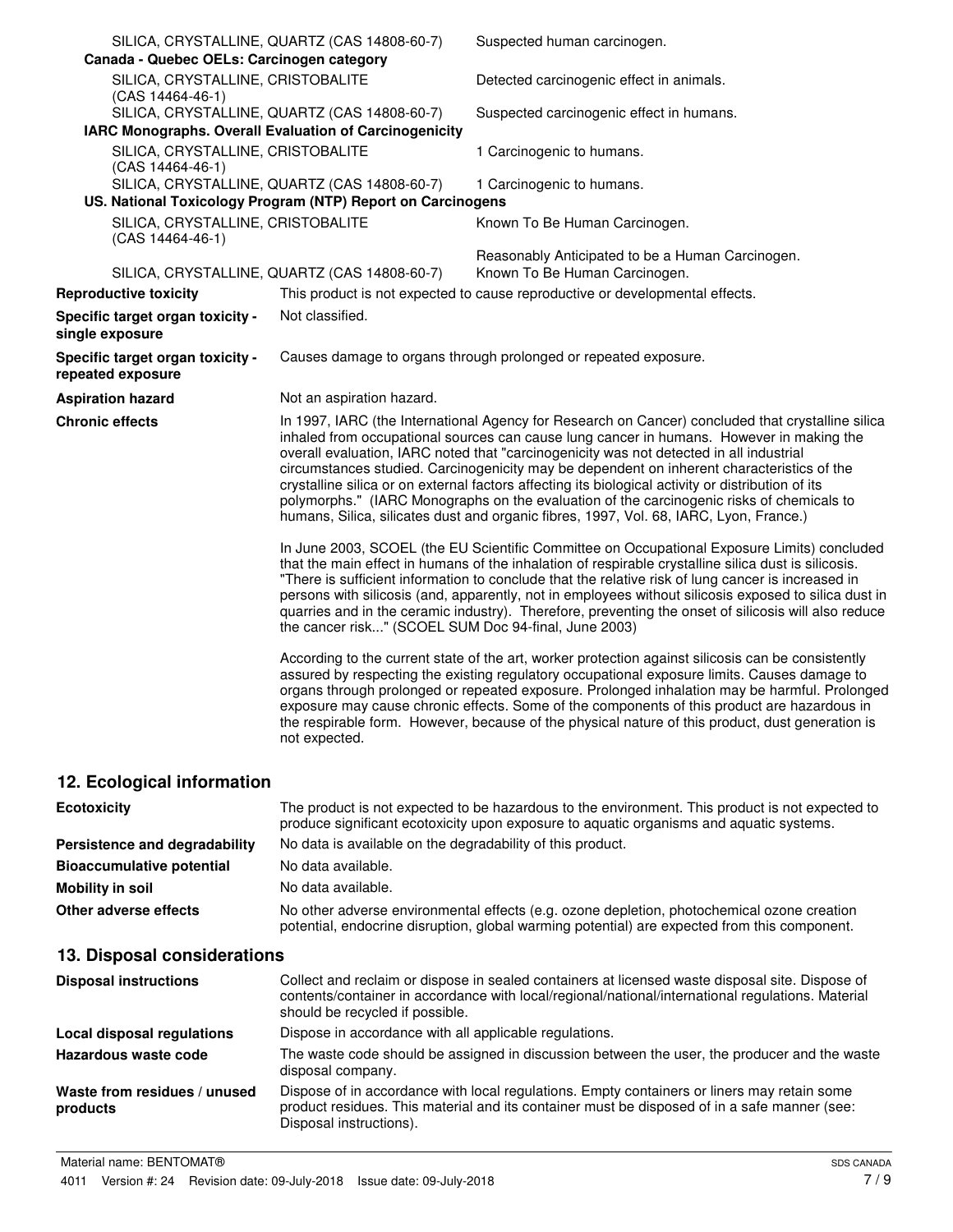Since emptied containers may retain product residue, follow label warnings even after container is emptied. Empty containers should be taken to an approved waste handling site for recycling or disposal.

## **14. Transport information**

## **TDG**

Not regulated as dangerous goods.

## **IATA**

Not regulated as dangerous goods.

### **IMDG**

Not regulated as dangerous goods.

**Transport in bulk according to** Not applicable. **Annex II of MARPOL 73/78 and the IBC Code**

## **15. Regulatory information**

#### **Canadian regulations**

This product has been classified in accordance with the hazard criteria of the HPR and the SDS contains all the information required by the HPR.

#### **Controlled Drugs and Substances Act**

Not regulated. **Export Control List (CEPA 1999, Schedule 3)**

Not listed.

**Greenhouse Gases**

Not listed.

**Precursor Control Regulations**

Not regulated.

#### **International regulations**

**Stockholm Convention**

Not applicable.

**Rotterdam Convention**

Not applicable.

**Kyoto protocol**

Not applicable.

**Montreal Protocol**

Not applicable.

**Basel Convention**

Not applicable.

### **International Inventories**

| <b>Inventory name</b>                                                     | On inventory (yes/no)* |
|---------------------------------------------------------------------------|------------------------|
| Australian Inventory of Chemical Substances (AICS)                        | Yes                    |
| Domestic Substances List (DSL)                                            | Yes                    |
| Non-Domestic Substances List (NDSL)                                       | No.                    |
| Inventory of Existing Chemical Substances in China (IECSC)                | Yes                    |
| European Inventory of Existing Commercial Chemical<br>Substances (EINECS) | Yes                    |
| European List of Notified Chemical Substances (ELINCS)                    | N <sub>0</sub>         |
| Inventory of Existing and New Chemical Substances (ENCS)                  | Yes                    |
| Existing Chemicals List (ECL)                                             | Yes                    |
| New Zealand Inventory                                                     | No.                    |
| Philippine Inventory of Chemicals and Chemical Substances<br>(PICCS)      | Yes                    |
| Taiwan Chemical Substance Inventory (TCSI)                                | No.                    |
| Toxic Substances Control Act (TSCA) Inventory                             | Yes                    |
|                                                                           |                        |

\*A "Yes" indicates that all components of this product comply with the inventory requirements administered by the governing country(s) A "No" indicates that one or more components of the product are not listed or exempt from listing on the inventory administered by the governing country(s).